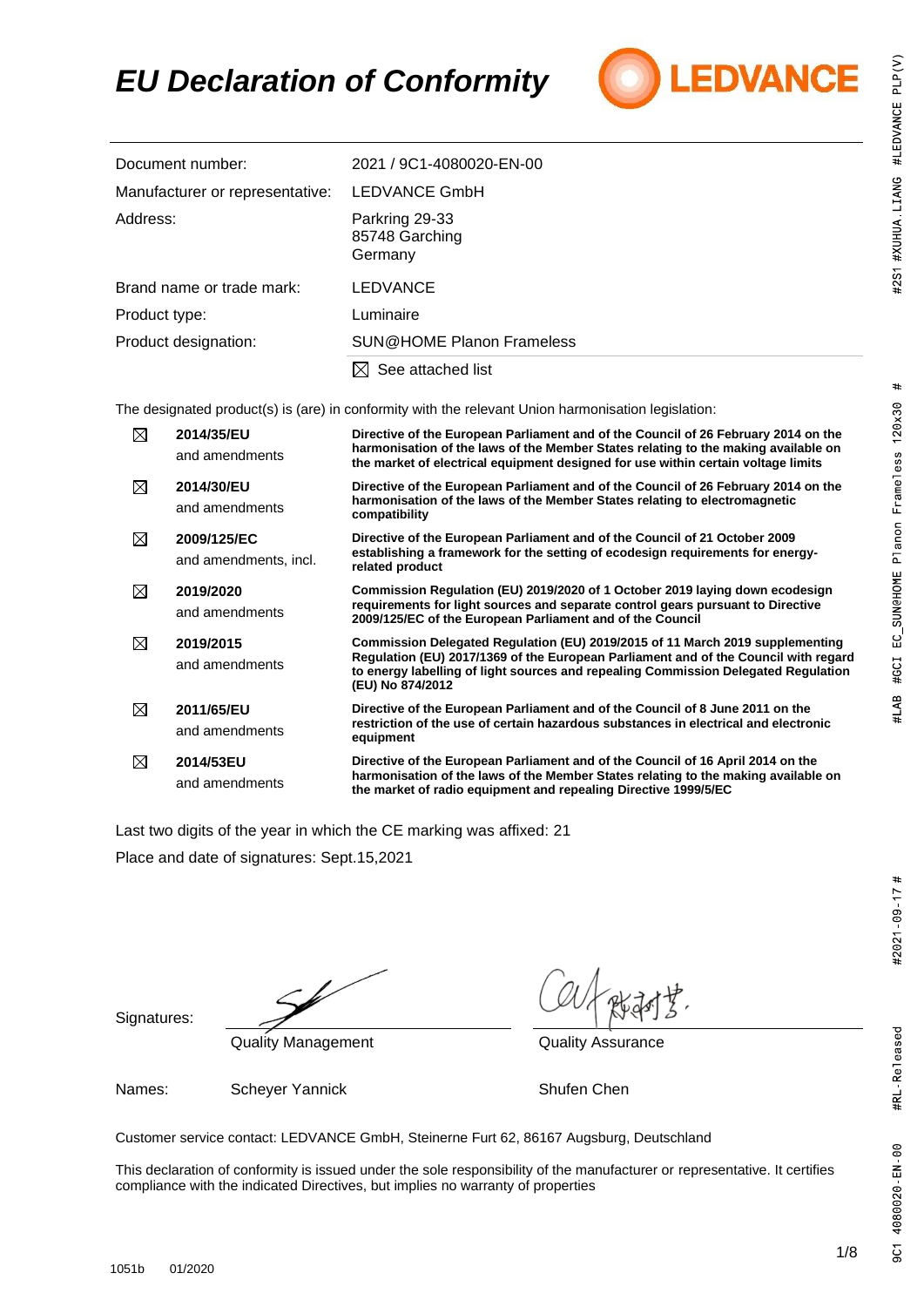Document number: 2021 / 9C1-4080020-EN-00

2021 / 9C1- The conformity of the designated product(s) with the provisions of the European Low Voltage **Directive 2014/35/EU** is given by the compliance with the following European Standard(s) or other specifications. If not elsewhere/otherwise indicated the edition/amendment as referenced below applies.

| ப              | EN 60155:<br>1995 + A1:1995 + A2:2007                              | Glow-starters for fluorescent lamps                                                                                                |
|----------------|--------------------------------------------------------------------|------------------------------------------------------------------------------------------------------------------------------------|
| $\Box$         | EN 60432-1:<br>2000 + A1:2005 + A2:2012                            | Incandescent lamps - Safety specifications - Part 1: Tungsten filament lamps<br>for domestic and similar general lighting purposes |
| П              | EN 60432-2:<br>2000 + A1:2005 + A2:2012                            | Incandescent lamps - Safety specifications - Part 2: Tungsten halogen lamps<br>for domestic and similar general lighting purposes  |
| $\mathsf{L}$   | EN 60432-3:<br>2013                                                | Incandescent lamps - Safety specifications - Part 3: Tungsten halogen lamps<br>(non-vehicle)                                       |
| $\boxtimes$    | EN 60598-1:<br>$2015 + A1:2018$                                    | Luminaires - Part 1: General requirements and tests                                                                                |
| $\boxtimes$    | EN 60598-2-1:<br>1989                                              | Luminaires - Part 2-1: Particular requirements - Fixed general purpose<br><b>luminaires</b>                                        |
| $\Box$         | EN 60598-2-2:<br>2012                                              | Luminaires - Part 2-2: Particular requirements - Recessed luminaires                                                               |
| $\Box$         | EN 60598-2-3:<br>$2003 + A1:2011$                                  | Luminaires - Part 2-3: Particular requirements - Luminaires for road and street<br>lighting                                        |
| $\overline{a}$ | EN 60598-2-4:<br>2018                                              | Luminaires - Part 2-4: Particular requirements - Portable general purpose<br>luminaires                                            |
| $\mathsf{L}$   | EN 60598-2-5:<br>2015                                              | Luminaires - Part 2-5: Particular requirements - Floodlights                                                                       |
| $\Box$         | EN 60598-2-6:<br>1994 + A1:1997                                    | Luminaires - Part 2-6: Particular requirements - Luminaires with built-in<br>transformers for filament lamps                       |
| $\mathsf{L}$   | EN 60598-2-7:<br>1989 + A2:1996 + A13:1997                         | Luminaires - Part 2-7: Particular requirements - Portable luminaires for garden<br>use                                             |
| $\mathsf{L}$   | EN 60598-2-8:<br>2013                                              | Luminaires - Part 2-8 : Particular requirements - Handlamps                                                                        |
| $\mathsf{L}$   | EN 60598-2-10:<br>2003                                             | Luminaires - Part 2-10: Particular requirements - Portable luminaires for<br>children                                              |
| П              | EN 60598-2-12:<br>2013                                             | Luminaires - Part 2-12: Particular requirements - Mains socket-outlet mounted<br>nightlights                                       |
| $\mathsf{L}$   | EN 60598-2-13:<br>2006 + A1 2012                                   | Luminaires - Part 2-13: Particular requirements - Ground recessed luminaires                                                       |
| $\mathsf{L}$   | EN 60598-2-20:<br>2015                                             | Luminaires - Part 2-20: Particular requirements - Lighting chains                                                                  |
| $\mathsf{L}$   | EN 60598-2-22:<br>2014                                             | Luminaires - Part 2-22: Particular requirements - Luminaires for emergency<br>lighting                                             |
| $\mathsf{L}$   | EN 60598-2-24:<br>2013                                             | Luminaires - Part 2-24: Particular requirements - Luminaires with limited surface<br>temperatures                                  |
| $\mathsf{L}$   | EN 60950-1: 2006 +<br>$A11:2009 + A1:2010 +$<br>A12:2011 + A2:2013 | Information technology equipment - Safety - Part 1: General requirements                                                           |
|                | EN 60968:<br>2015                                                  | Self-ballasted lamps for general lighting services - Safety requirements                                                           |
| $\mathsf{L}$   | EN 61195:<br>1999 + A1:2013 + A2:2015                              | Double-capped fluorescent lamps - Safety specifications                                                                            |

#2021 09 - 17 #

#RL Released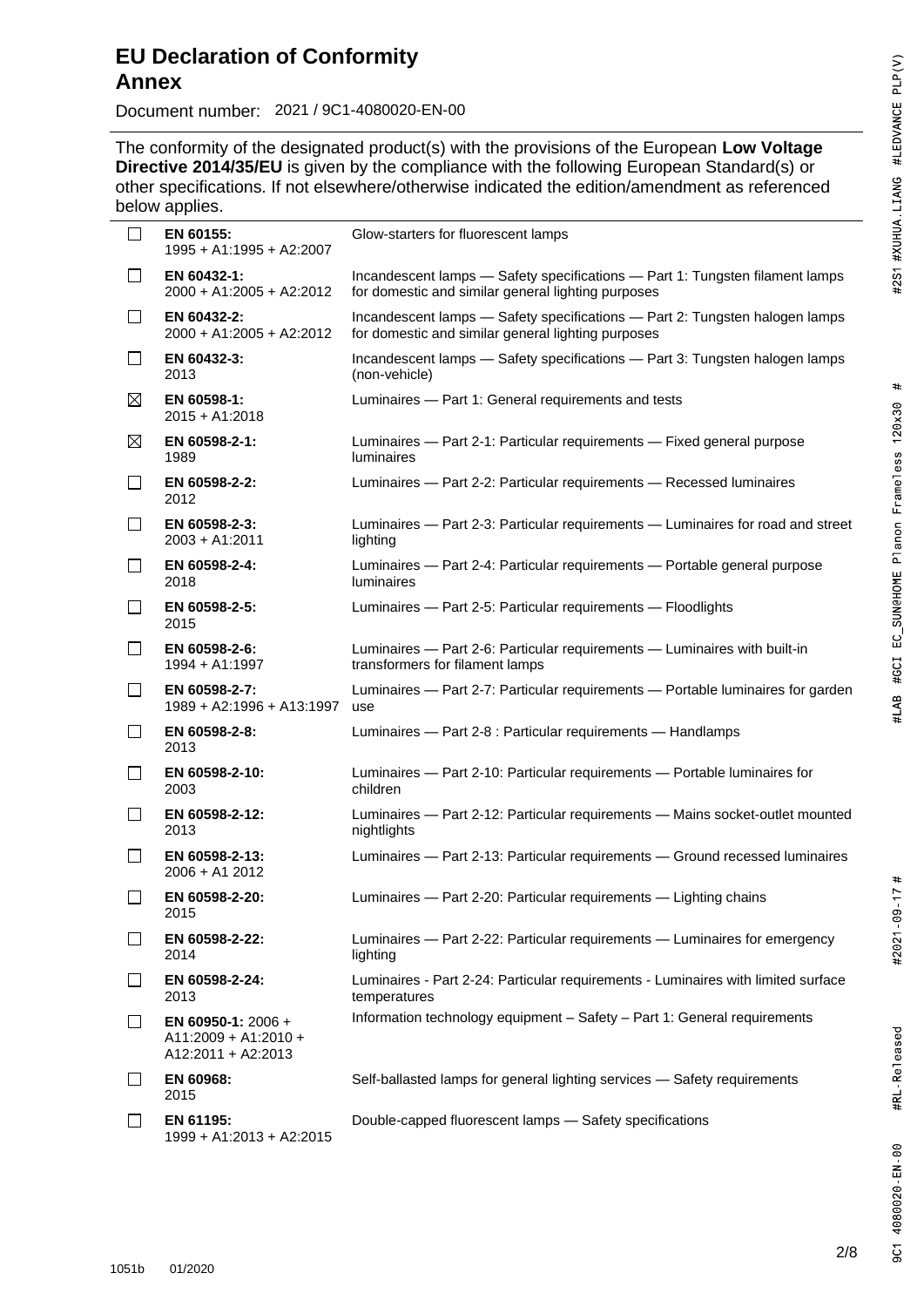# $#$ #LAB #GCI EC\_SUN@HOME Planon Frameless 120x30

Document number: 2021 / 9C1-4080020-EN-00

2021 / 9C1- The conformity of the designated product(s) with the provisions of the European Low Voltage **Directive 2014/35/EU** is given by the compliance with the following European Standard(s) or other specifications. If not elsewhere/otherwise indicated the edition/amendment as referenced below applies.

| . .          |                                                    |                                                                                                                                                                                     |
|--------------|----------------------------------------------------|-------------------------------------------------------------------------------------------------------------------------------------------------------------------------------------|
| $\Box$       | EN 61199:<br>2011 + A2:2015                        | Single-capped fluorescent lamps - Safety specifications                                                                                                                             |
| $\Box$       | EN 61347-1:<br>2015                                | Lamp controlgear - Part 1: General and safety requirements                                                                                                                          |
| $\Box$       | EN 61347-2-1:<br>2001 + A1:2006 + A2:2014          | Lamp controlgear - Part 2-1: Particular requirements for starting devices (other<br>than glow starters)                                                                             |
| $\Box$       | EN 61347-2-2:<br>2012                              | Lamp controlgear - Part 2-2: Particular requirements for d. c. or a. c. supplied<br>electronic step-down convertors for filament lamps                                              |
| $\Box$       | EN 61347-2-3:<br>2011                              | Lamp controlgear - Part 2-3: Particular requirements for a. c. and/or d. c.<br>supplied electronic ballasts for fluorescent lamps                                                   |
| $\perp$      | EN 61347-2-7:<br>2012                              | Lamp controlgear - Part 2-7: Particular requirements for battery supplied<br>electronic controlgear for emergency lighting (self-contained)                                         |
| $\Box$       | EN 61347-2-8:<br>2001 + A1:2006                    | Lamp controlgear - Part 2-8: Particular requirements for ballasts for fluorescent<br>lamps                                                                                          |
| $\Box$       | EN 61347-2-9:<br>2013                              | Lamp controlgear - Part 2-9: Particular requirements for ballasts for discharge<br>lamps (excluding fluorescent lamps)                                                              |
| $\perp$      | EN 61347-2-10:<br>2001 + A1:2009                   | Lamp controlgear - Part 2-10: Particular requirements for electronic invertors<br>and convertors for high-frequency operation of cold start tubular discharge lamps<br>(neon tubes) |
| $\Box$       | EN 61347-2-11:<br>2001+ A1:2019                    | Lamp controlgear - Part 2-11: Particular requirements for miscellaneous<br>electronic circuits used with luminaires                                                                 |
| $\perp$      | EN 61347-2-12:<br>2005 + A1:2010                   | Lamp controlgear - Part 2-12: Particular requirements for d. c. or a. c. supplied<br>electronic ballasts for discharge lamps (excluding fluorescent lamps)                          |
| $\Box$       | EN 61347-2-13:<br>2014+ A1:2017                    | Lamp controlgear - Part 2-13: Particular requirements for d. c. or a. c. supplied<br>electronic controlgear for LED modules                                                         |
| $\Box$       | EN 61549:<br>2003 + A1:2005 + A2:2010<br>+ A3:2012 | Miscellaneous lamps                                                                                                                                                                 |
| $\boxtimes$  | <b>EN IEC 62031:</b><br>2020                       | LED modules for general lighting - Safety specifications                                                                                                                            |
| $\Box$       | EN 62034:<br>2012                                  | Automatic test systems for battery powered emergency escape lighting                                                                                                                |
| $\perp$      | EN 62035: 2014                                     | Discharge lamps (excluding fluorescent lamps) - Safety specifications                                                                                                               |
| $\mathsf{L}$ | <b>EN 62368-1: 2014</b>                            | Audio/video, information and communication technology equipment - Part 1:<br>Safety requirements                                                                                    |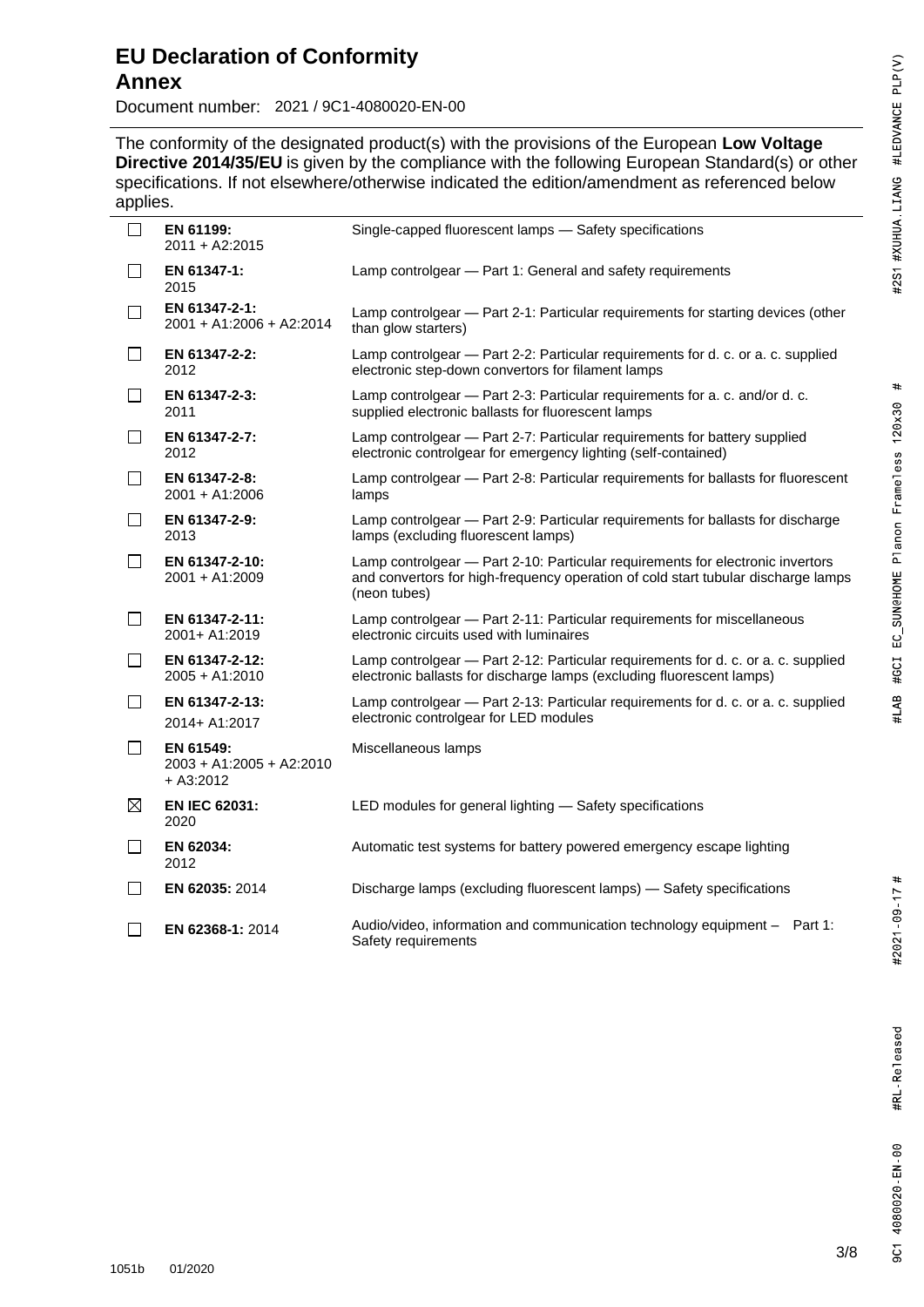#### **EU Declaration of Conformity Annex**

Document number: 2021 / 9C1-4080020-EN-00

2021 / 9C1- The conformity of the designated product(s) with the provisions of the European Low Voltage **Directive 2014/35/EU** is given by the compliance with the following European Standard(s) or other specifications. If not elsewhere/otherwise indicated the edition/amendment as referenced below applies.

| ⊠ | EN 62493:<br>2015                          | Assessment of lighting equipment related to human exposure to electromagnetic<br>fields                                                                                                                                                                                    |
|---|--------------------------------------------|----------------------------------------------------------------------------------------------------------------------------------------------------------------------------------------------------------------------------------------------------------------------------|
|   | EN 62532:<br>2011                          | Fluorescent induction lamps - Safety specifications                                                                                                                                                                                                                        |
|   | EN 62560:<br>$2012 + A1:2015$              | Self-ballasted LED-lamps for general lighting services by voltage $> 50$ V — Safety<br>specifications                                                                                                                                                                      |
|   | EN 62838:<br>2016                          | LEDsi lamps for general lighting services with supply voltages not exceeding 50 V<br>a.c. r.m.s. or 120 V ripple free d.c. - Safety specifications<br>Consumer goods with a voltage below 50 V are dealt with by the General Product Safety Directive<br>(GPSD) 2001/95/EC |
|   | EN 60669-2-1:<br>2004 + A1:2009 + A12:2010 | Switches for household and similar fixed electrical installations - Part 2-1:<br>Particular requirements - Electronic switches (IEC 60669-2-1:2002, modified) /<br>Corrected and reprinted in 2007-12                                                                      |
|   | EN 62471:<br>2008                          | Photobiological safety of lamps and lamp systems                                                                                                                                                                                                                           |
|   | EN 62733:<br>2015                          | Programmable components in electronic lamp controlgear                                                                                                                                                                                                                     |
|   | EN 62776:<br>2015                          | Double-capped LED lamps designed to retrofit linear fluorescent lamps - Safety<br>specifications                                                                                                                                                                           |
|   |                                            |                                                                                                                                                                                                                                                                            |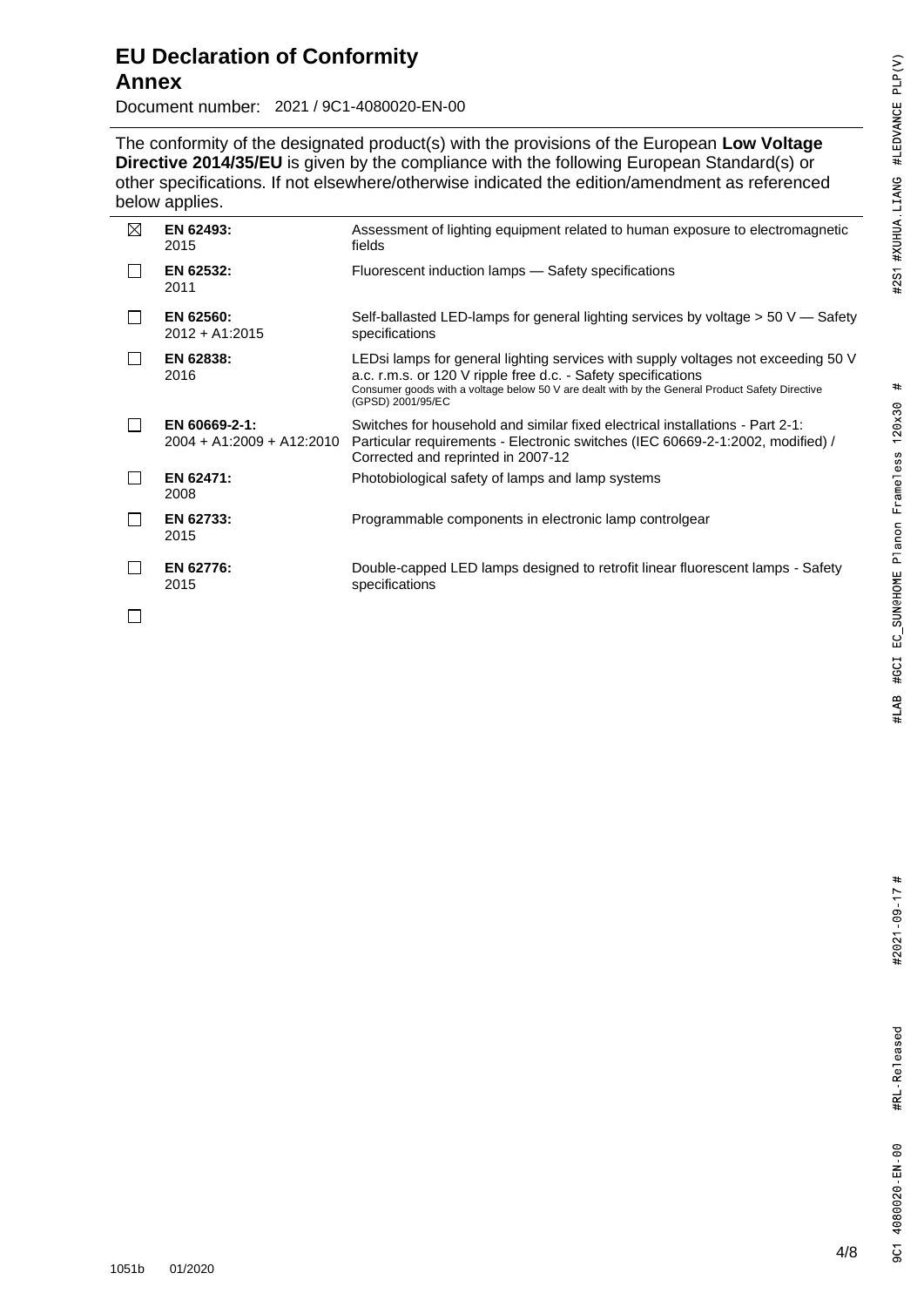#### **EU Declaration of Conformity Annex**

Document number: 2021 / 9C1-4080020-EN-00

The conformity of the designated product(s) with the provisions of the European **EMC Directive**, **2014/30/EU** is given by the compliance with the following European Standard(s) or other specifications. If not elsewhere/otherwise indicated the edition/amendment as referenced below applies.

| ⊠ | <b>EN IEC55015:</b><br>2019+ A11:2020 | Limits and methods of measurement of radio disturbance characteristics of<br>electrical lighting and similar equipment                                                                                                                                                     |
|---|---------------------------------------|----------------------------------------------------------------------------------------------------------------------------------------------------------------------------------------------------------------------------------------------------------------------------|
| ⊠ | <b>EN IEC 61000-3-2:</b><br>2019      | Electromagnetic compatibility (EMC) — Part 3-2: Limits — Limits for harmonic<br>current emissions (equipment input current ≤ 16 A per phase)                                                                                                                               |
| ⊠ | EN 61000-3-3:<br>2013+ A1:2019        | Electromagnetic compatibility (EMC) — Part 3-3: Limits — Limitation of voltage<br>changes, voltage fluctuations and flicker in public low voltage supply systems, for<br>equipment with rated current $\leq$ 16 A per phase and not subjected to conditional<br>connection |
| M | EN 61547:<br>2009                     | Equipment for general lighting purposes — EMC immunity requirements                                                                                                                                                                                                        |
|   | EN 50498: 2010                        | Electromagnetic compatibility (EMC) -<br>Product family standard for aftermarket electronic equipment in vehicles                                                                                                                                                          |

 $\Box$ 

2021 / 9C1-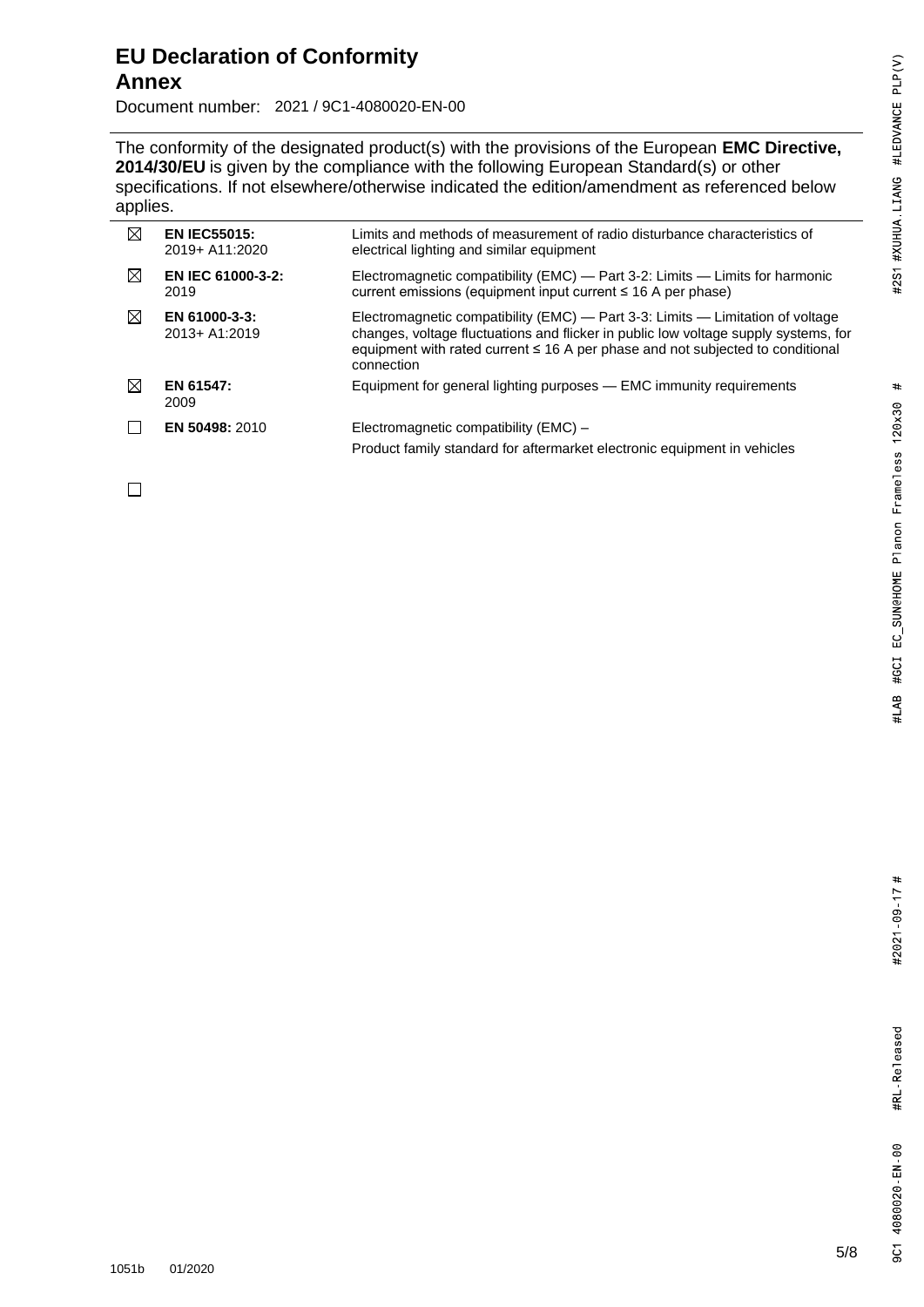### $#$ #GCI EC\_SUN@HOME Planon Frameless 120x30 #LAB

Document number: 2021 / 9C1-4080020-EN-00

The conformity of the designated product(s) with the provisions of the European **eco design (ERP) Directive 2009/125/EC** is given by the compliance with the following European Standard(s). If not elsewhere/otherwise indicated the edition/amendment as referenced below applies.

| EN 62442-1:<br>2018            | Energy performance of lamp controlgear - Part 1: Controlgear for fluorescent<br>lamps - Method of measurement to determine the total input power of controlgear<br>circuits and the efficiency of the controlgear |
|--------------------------------|-------------------------------------------------------------------------------------------------------------------------------------------------------------------------------------------------------------------|
| IEC 62442-2:<br>FN.<br>2019    | Energy performance of lamp controlgear -<br>Part 2: Controlgear for high intensity discharge lamps (excluding fluorescent<br>lamps) – Method of measurement to determine the efficiency of the controlgear        |
| <b>EN IEC 62442-3:</b><br>2019 | Energy performance of lamp controlgear -<br>Part 3: Controlgear for halogen lamps and LED modules - Method of<br>measurement to determine the efficiency of the controlgear                                       |

 $\Box$ 

#### **EU Declaration of Conformity Annex**

Document number: 2021 / 9C1-4080020-EN-00

The conformity of the designated product(s) with the provisions of the European Directive **2011/65/EU (RoHS)** is given by the compliance with the following European Standard(s) or other specifications. If not elsewhere/otherwise indicated the edition/amendment as referenced below applies.

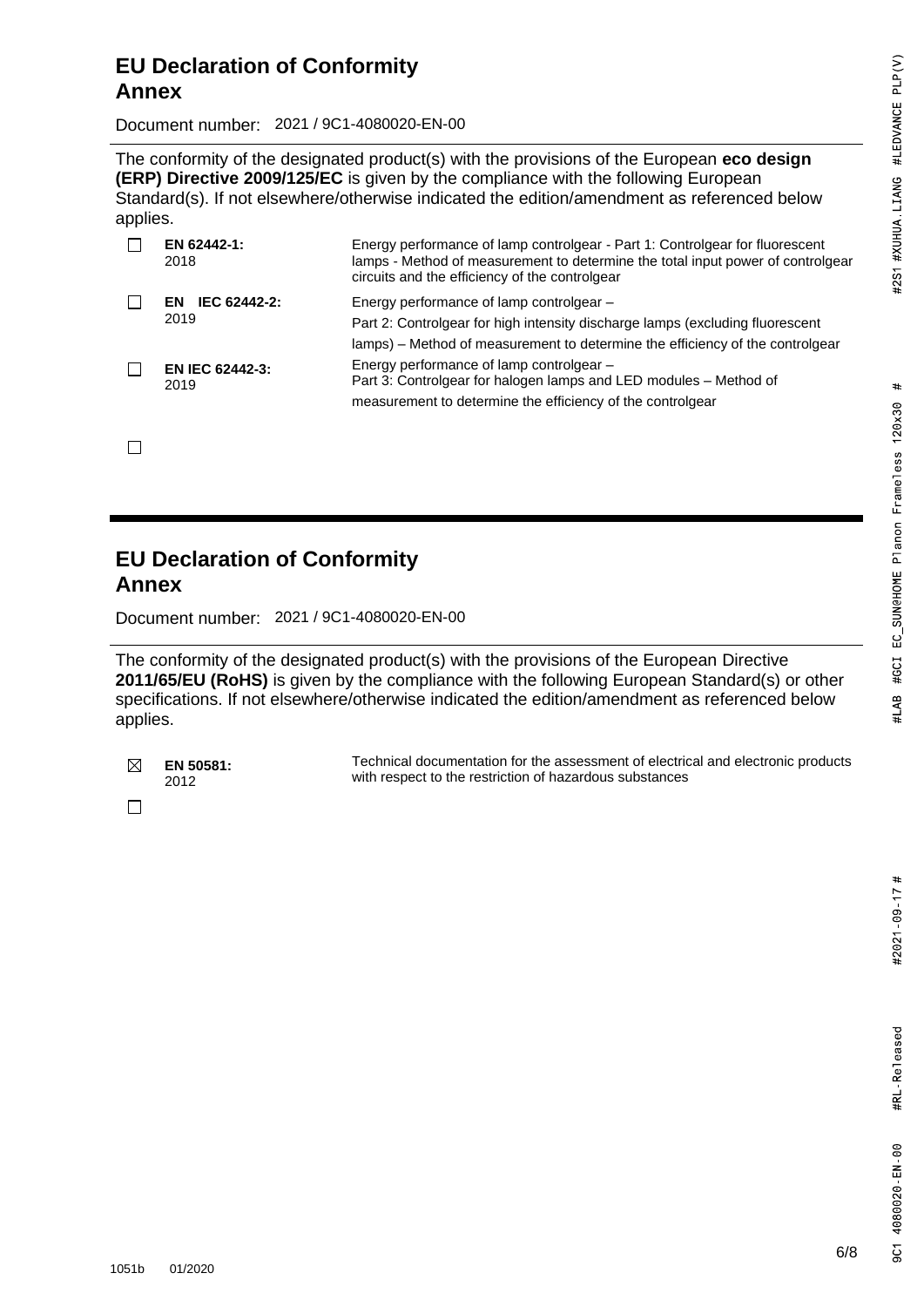Document number: 2021 / 9C1-4080020-EN-00

The conformity of the designated product(s) with the provisions of the European **Radio Equipment Directive 2014/53EU** is given by the compliance with the following European Standard(s). If not elsewhere/otherwise indicated the edition/amendment as referenced below applies.

| $\boxtimes$  | EN 300 328 V2.2.2:<br>2019    | Wideband transmission systems; Data transmission equipment operating in the<br>2,4 GHz ISM band and using wide band modulation techniques; Harmonised<br>Standard covering the essential requirements of article 3.2 of Directive<br>2014/53/EU                                                          |
|--------------|-------------------------------|----------------------------------------------------------------------------------------------------------------------------------------------------------------------------------------------------------------------------------------------------------------------------------------------------------|
| $\mathsf{L}$ | EN 300 440<br>V2.1.1&V2.2.    | Short Range Devices (SRD); Radio equipment to be used in the 1GHz to 40GHz<br>frequency range; Harmonised Standard covering the essential requirements of<br>article 3.2 of Directive 2014/53/EU                                                                                                         |
| ⊠            | EN 301 489-1 V2.2.3:<br>2019  | Electro Magnetic Compatibility (EMC) standard for radio equipment and services;<br>Part 1: Common technical requirements; Harmonised Standard covering the<br>essential requirements of article 3.1(b) of Directive 2014/53/EU and the essential<br>requirements of article 6 of Directive 2014/30/EU    |
| $\mathbf{I}$ | Draft EN 301 489-3<br>V2.1.1  | Electro Magnetic Compatibility (EMC) standard for radio equipment and services;<br>Part 3: Specific conditions for Short-Range Devices (SRD) operating on<br>frequencies between 9 kHz and 246 GHz; Harmonised Standard covering the<br>essential requirements of article 3.1(b) of Directive 2014/53/EU |
| $\boxtimes$  | EN 301 489-17 V3.2.4:<br>2020 | Electro Magnetic Compatibility (EMC) standard for radio equipment and services;<br>Part 17: Specific conditions for Broadband Data Transmission Systems;<br>Harmonised Standard covering the essential requirements of article 3.1(b) of<br>Directive 2014/53/EU                                         |
|              | EN 62479: 2010                | Assessment of the compliance of low-power electronic and electrical equipment<br>with the basic restrictions related to human exposure to electromagnetic fields (10)<br>MHz to 300 GHz)                                                                                                                 |
| ⊠            | EN IEC 62311: 2020            | Assessment of electronic and electrical equipment related to human exposure<br>restrictions for electromagnetic fields (0Hz to 300 GHz)                                                                                                                                                                  |
| $\sim 10$    | EN 50665: 2017                | Generic standard for Assessment of electronic and electrical equipment related to<br>human exposure restrictions for electromagnetic fields (OHz to 300 GHz)                                                                                                                                             |